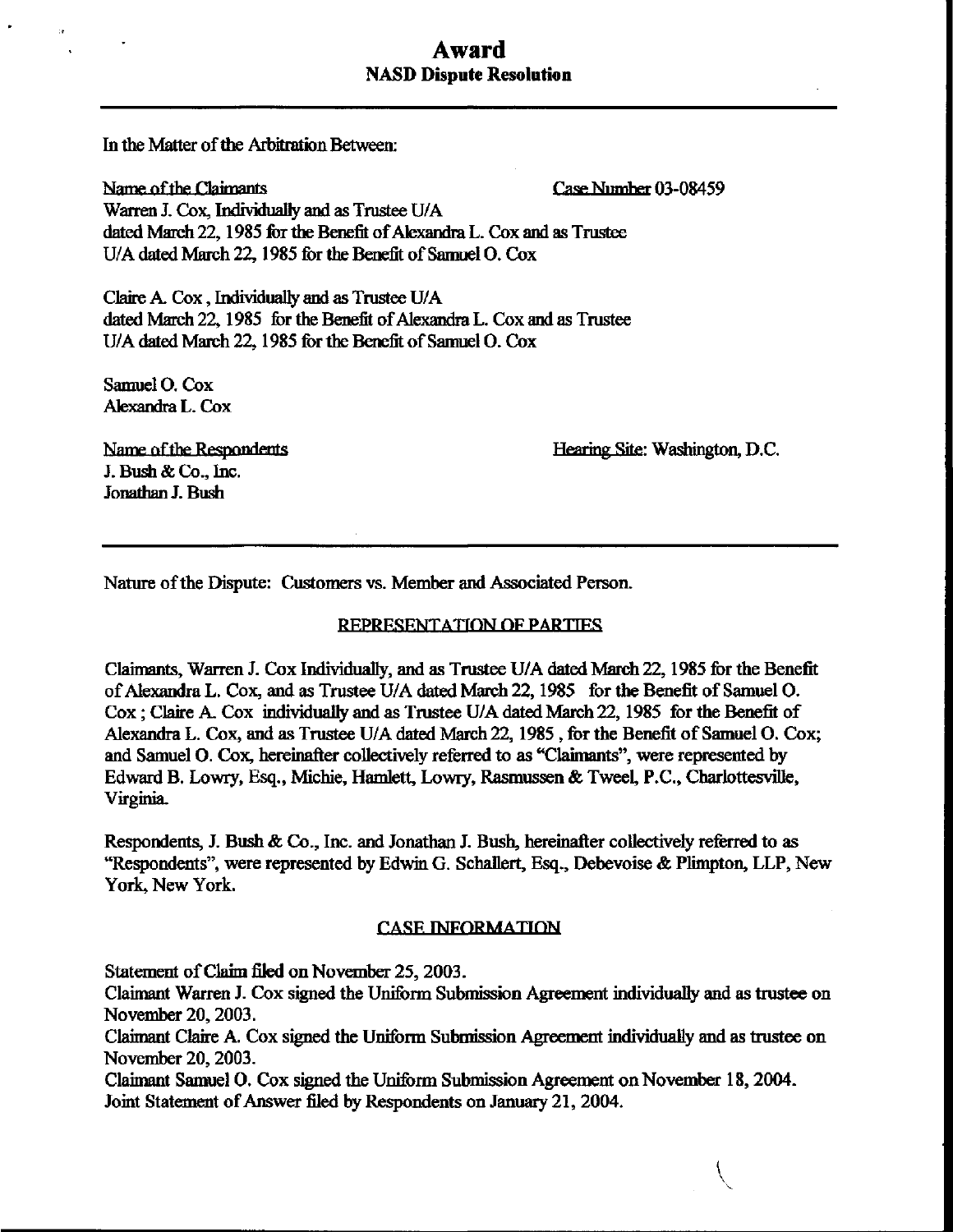NASD Dispute Resolution Arbitration No. 03-08459 Award Paee 2

Claire A. Cox signed the Uniform Submission Agreement in her capacity as Power of Attorney for Alexandra L. Cox on November 20, 2003.

Respondent Jonathan J. Bush signed the Uniform Submission Agreement individually and on behalf of the company on January 27, 2004.

## **CASE SIMMARY**

Claimants asserted the following causes of action, among others: unsvutability, violation of the Securities Act of the District of Columbia, misrepresentation, material omission, negligence, breach of fiduciary duty, breach of contract, and failure to supervise. The causes of action relate to various unspecified securities.

Unless specifically admitted in their Answer, Respondents denied the allegations made in the Statement of Claim and asserted the following affirmative defenses, among others: failure to state a claim upon which relief may be granted; statute of limitations; Claimants' claims are barred by the doctrines of laches, estoppel and waiver; unclean hands; contributory negligence; ratification; assumption of risk; independent intervening factors; and failure to mitigate damages.

## **RELIEF REQUESTED.**

Claimants in their Statement of Claim requested:

| <b>Compensatory Damages</b> | \$2,000,000.00     |
|-----------------------------|--------------------|
| Interest                    | amount unspecified |
| Attorneys' Fees             | amount unspecified |
| Other Costs                 | amount unspecified |

Respondents in their Statement of Answer requested that they be awarded costs and attorneys' fees.

## OTHER ISSUES CONSIDERED AND DECIDED

The parties have agreed that the Award in this matter may be executed in counterpart copies or that a handwritten, signed Award may be entered.

## AWARD

After considering the pleadings, the testimony and evidence presented at the hearing, and the post-hearing submissions, the Panel has decided in full and final resolution of the issues submitted for determination as follows:

- 1 . Respondents J. Bush & Co., Inc. and Jonathan J. Bush are jointly and severally liable to and shall pay to Claimants compensatory damages in the amount of \$630,000.00.
- 2. All claims for attorneys' fees are denied in their entirety;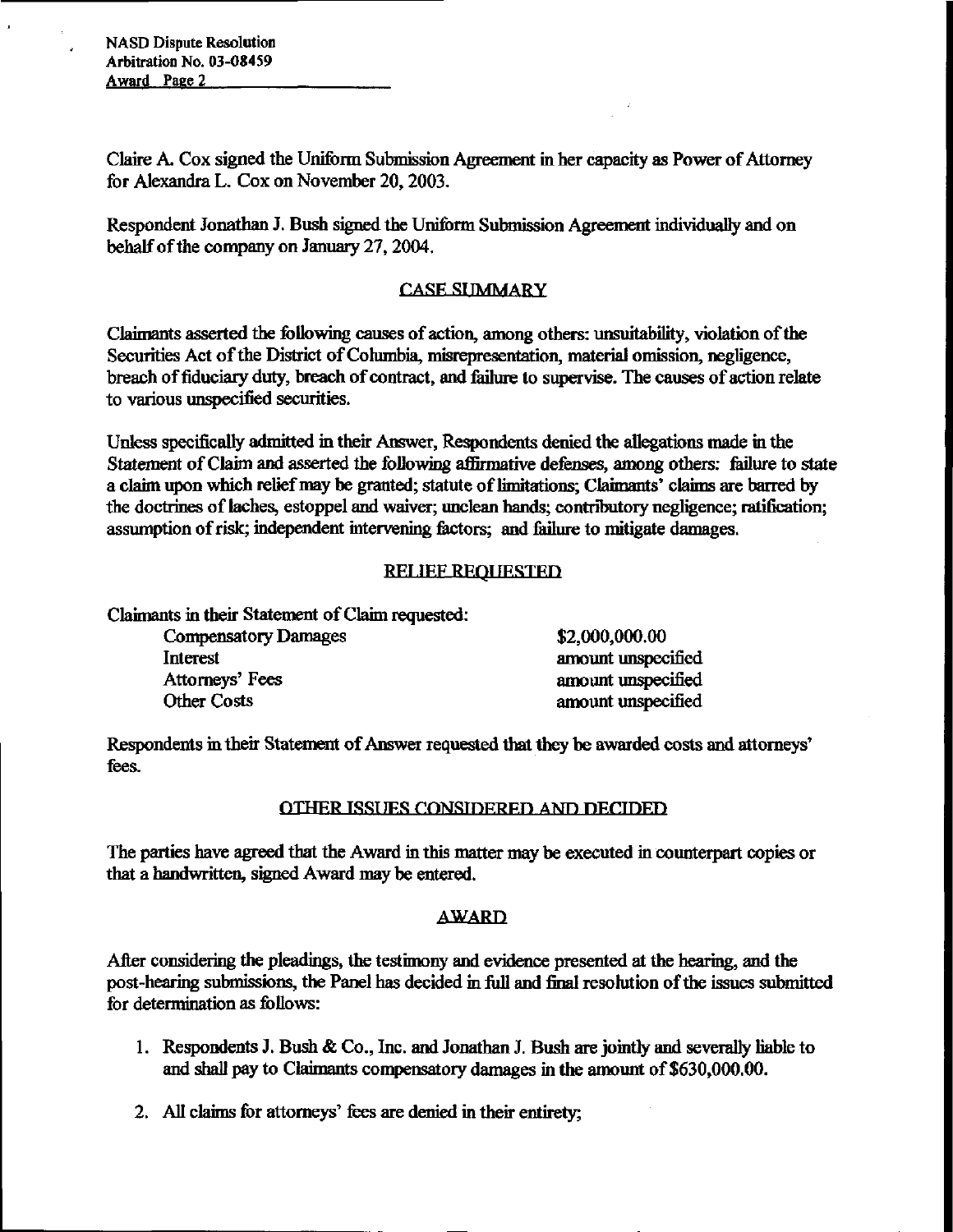NASD Dispute Resolution Arbitration No. 03-08459 Award Page 3

- 3. The parties shall bear their respective costs, except as Fees are specifically addressed below; and
- 4. Any and all relief not specifically addressed herein is denied in its entirety.

#### **FEES**

Pursuant to the Code, the following fees are assessed:

#### Filing Fees

NASD Dispute Resolution will retain or collect the non-refundable filing fees for each claim: Initial claim filing fee  $=$  \$ 500.00

## Member Fees

Member fees are assessed to each member firm that is a party in these proceedings or to the member firms that employed the associated person(s) at the time of the events giving rise to the dispute. Accordingly, J. Bush & Co, Inc. is a party.

| Member surcharge         | $=$ \$2,800.00  |
|--------------------------|-----------------|
| Pre-hearing process fee  | $=$ \$ 750.00   |
| Hearing process fee      | $=$ \$5,000,00  |
| <b>Total Member Fees</b> | $=$ \$ 8,550.00 |

### Forum Fees and Assessments

The Panel has assessed forum fees for each session conducted. A session is any meeting between the parties and the arbitrator(s), including a pre-hearing conference with the arbitrator(s), that lasts four (4) hours or less. Fees associated with these proceedings are:

| One (1) Pre-hearing session with a single arbitrator $(a)$ \$450.00 |                         |                                   | $= $450.00$     |
|---------------------------------------------------------------------|-------------------------|-----------------------------------|-----------------|
| Pre-hearing conference:                                             | September 7, 2004       | 1 session                         |                 |
| One (1) Pre-hearing session with Panel $@$ \$1,200.00               |                         | $\cdot$ $\cdot$<br>$=$ \$1,200.00 |                 |
| Pre-hearing conference:                                             | May 4, $2004$ 1 session |                                   |                 |
| Seven $(7)$ Hearing sessions $(2)$ \$1,200.00                       |                         |                                   | $=$ \$ 8,400.00 |
| <b>Hearing Dates:</b>                                               | November 8, 2004        | 2 sessions                        |                 |
|                                                                     | November 9, 2004        | 2 sessions                        |                 |
|                                                                     | November 10, 2004       | 3 sessions                        |                 |
| <b>Total Forum Fees</b>                                             |                         |                                   | $= $10,050.00$  |

1. The Panel has assessed \$5,025.00 of the forum fees jointly and severally to Claimants.

2. The Panel has assessed \$5,025.00 of the forum fees jointly and severally to Respondents.

#### **FEE SUMMARY**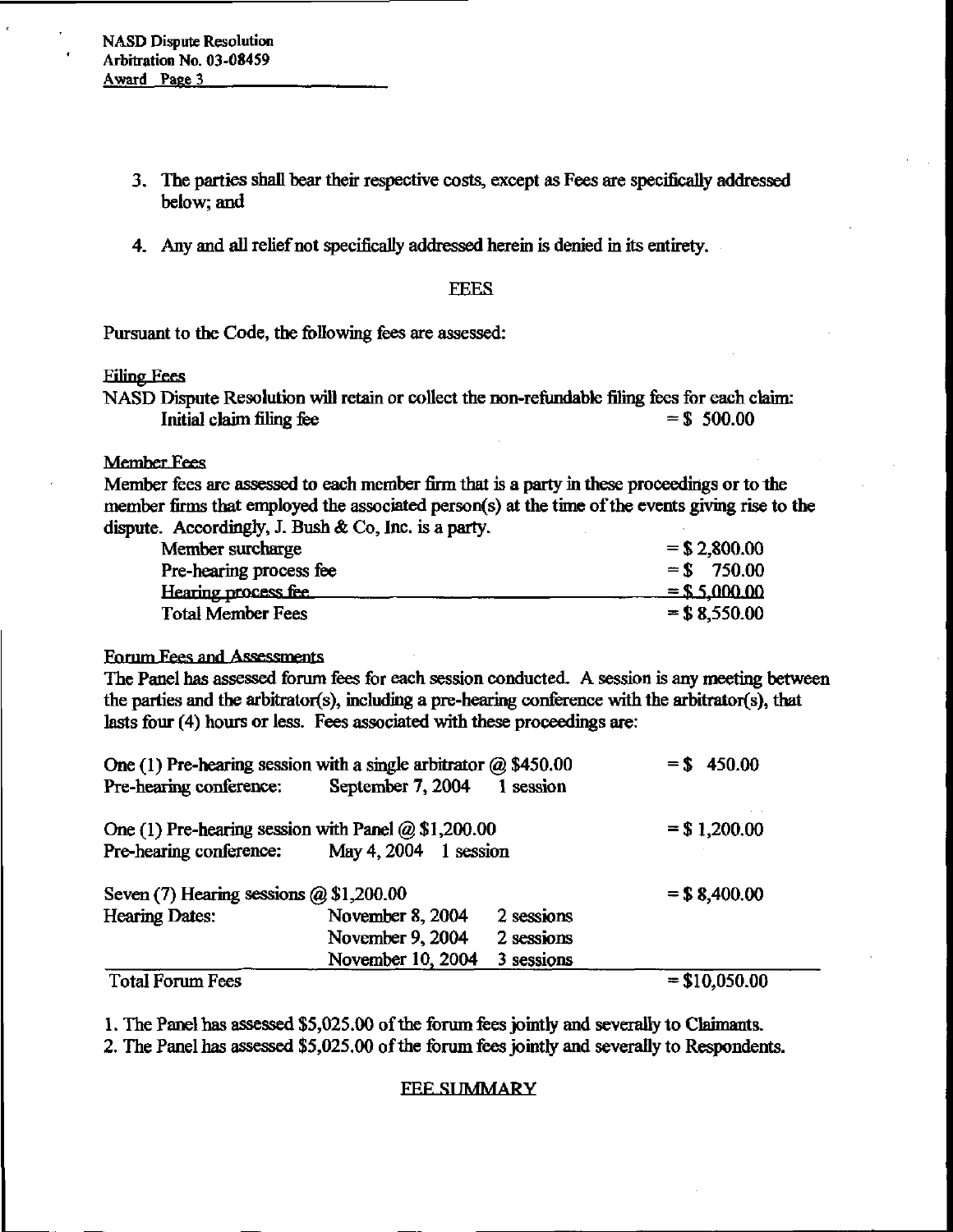1. Claimants are jointly and severally assessed and shall pay the following fees:<br>
Finitial Filing Fee<br>  $= $5,025.00$ <br>
For  $= $5,025.00$ <br>
Finitel Fees Initial Filing Fee  $= $ 500.00$ 

| Initial Filing Fee                         | $=$ \$ 500.00  |
|--------------------------------------------|----------------|
| <b>Eorum Fees</b>                          | $= $5,025.00$  |
| <b>Total Fees</b>                          | $= $5,525.00$  |
| Less payments                              | $=$ \$1,700.00 |
| <b>Balance Due NASD Dispute Resolution</b> | $= $3,825.00$  |

2. Respondent J. Bush & Co., Inc is assessed and shall pay the following fees: spondent J. Bush & Co., Inc is assessed and shall pay the following fees:<br>Member Fees<br>Total Fees<br> $=$  \$8,550.00<br> $-$  \$8,550.00 Total Fees  $= $8,550.00$ <br>Less payments  $= $8,550.00$ Member Fees<br>
Total Fees<br>  $= $8,550.00$ <br>
Less payments<br>
Balance Due NASD Dispute Resolution<br>  $= $6,550.00$ <br>  $= $8,550.00$ <br>  $= $6,550.00$ <br>  $= $6,00.00$ Balance Due NASD Dispute Resolution

4. Respondents are jointly and severally assessed and shall pay the following fees:

| Less payments                                                                    | $=$ \$8,550.00  |
|----------------------------------------------------------------------------------|-----------------|
| <b>Balance Due NASD Dispute Resolution</b>                                       | 00.00<br>$=$ \$ |
| Respondents are jointly and severally assessed and shall pay the following fees: |                 |
| <b>Eorum Fees</b>                                                                | $=$ \$5,025.00  |
| <b>Total Fees</b>                                                                | $= $5,025.00$   |
| Less payments                                                                    | $=$ \$ 00.00    |
| Balance Due NASD Dispute Resolution                                              | $=$ \$5,025.00  |

All balances are payable to NASD Dispute Resolution and are due upon receipt pursuant to Rule  $10330(g)$  of the Code.

## ARBITRATION PANEL

Edward M. Statland, Esq.. - - Public Arbitrator, Presiding Chairperson Daniel A. Ball, Esq. - - Public Arbitrator, Panelist Daniel A. Ball, Esq. - Public Arbitrator, Panelist

- 
- 
- Non-Public Arbitrator, Panelist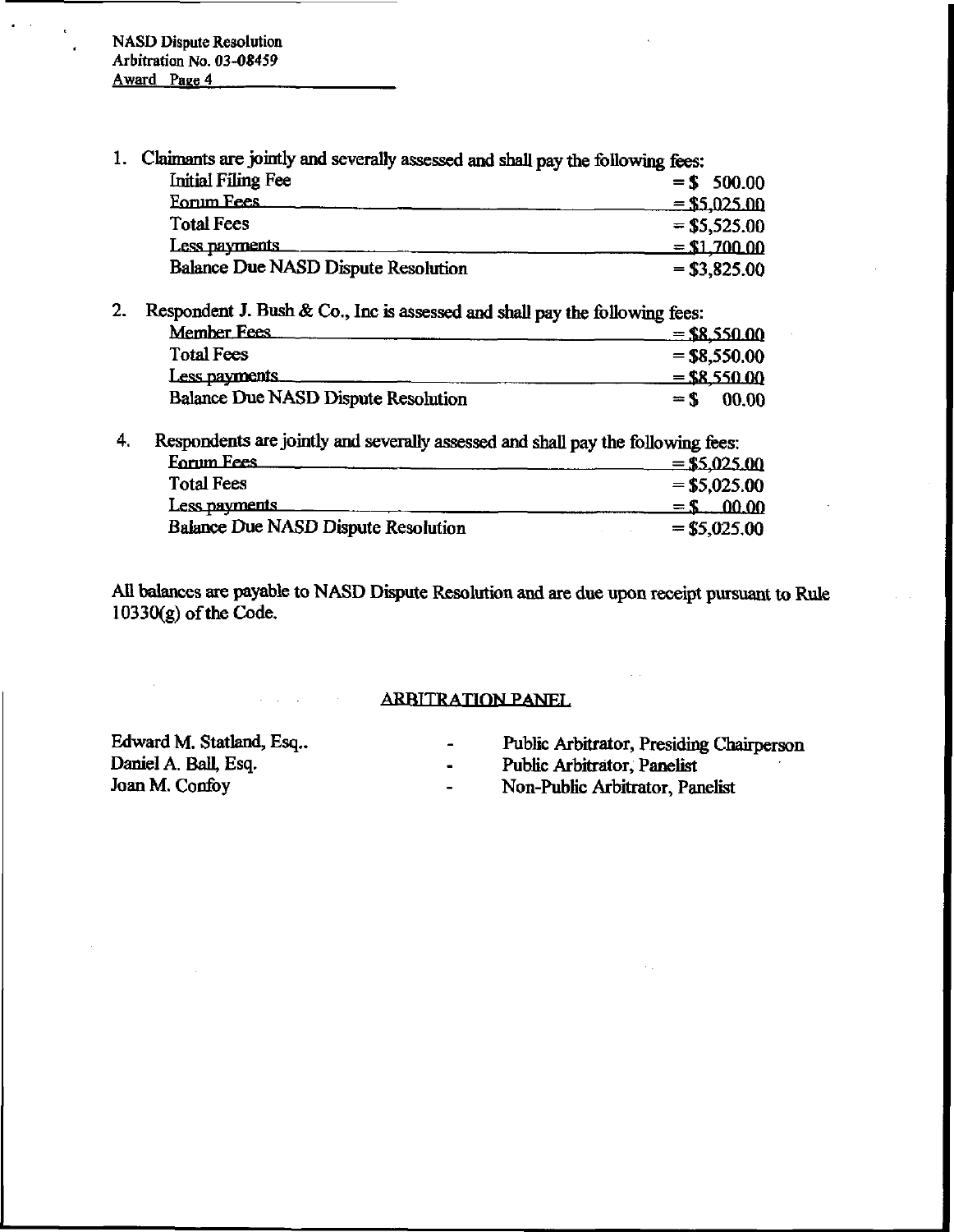STATLAND-BUCKLEY

' NABD Dispute Resolution . Arbitration No. 03-08459 Award Page 5

Concinring Arhitrators' Signatures

Daniel A. Ball, Esq. Public Arbitrator

Signature Da e

Signature Date

Joan M. Confoy Non-Public Arbitrator, Panelist

Dissenting Arhitector's Signature

Edward M. Statland, Esq. Public Arbitrator, Panelist

Date of Service (For NASD Dispute Resolution office use only)

Signature Da :e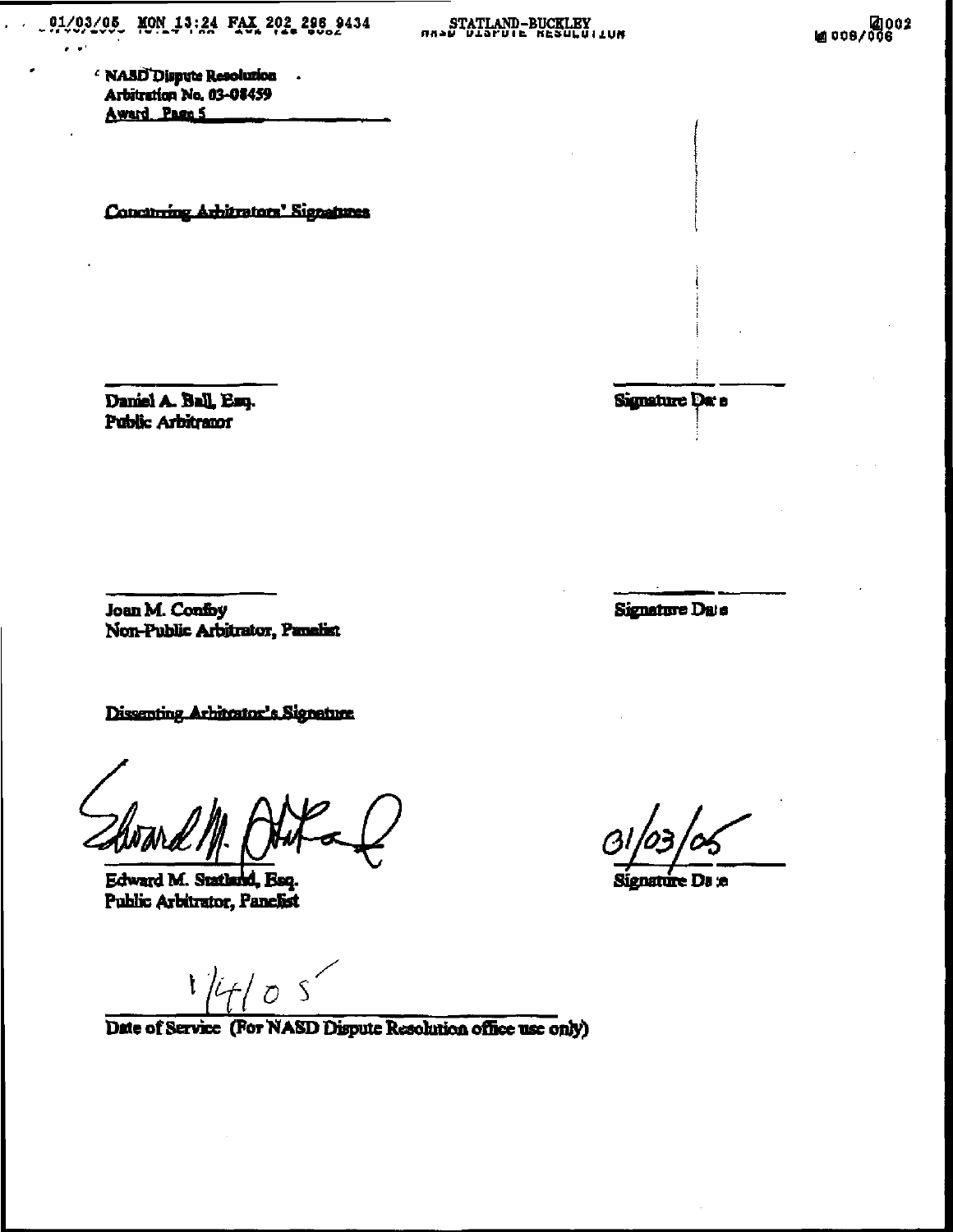. 01/03/2005 12:12 FAX 301 834 3140 12/23/2004 12:20 FAX 202 728 8082

i,

**SELZER BURVITCH** NASD DISPUTE RESOLUTION

团 006/008 2008/008

**NASD Dispute Resolution** Arbitration No. 03-08459 Award Part 5

Concurring Arhitrators' Signatures

yn 2

Daniel A. Ball, Esq. Public Arbitrator

Signature Date

<u>|2-28-04</u>

**Signature Date** 

Joan M. Confoy Non-Public Arbitrator, Panellst

Dissenting Arbitrator's Signature

Edward M. Statland, Esq.<br>' Public Arbitrator, Panellst

Date of Service (For NASD Dispute Resolution office use only)

**Signature Date**